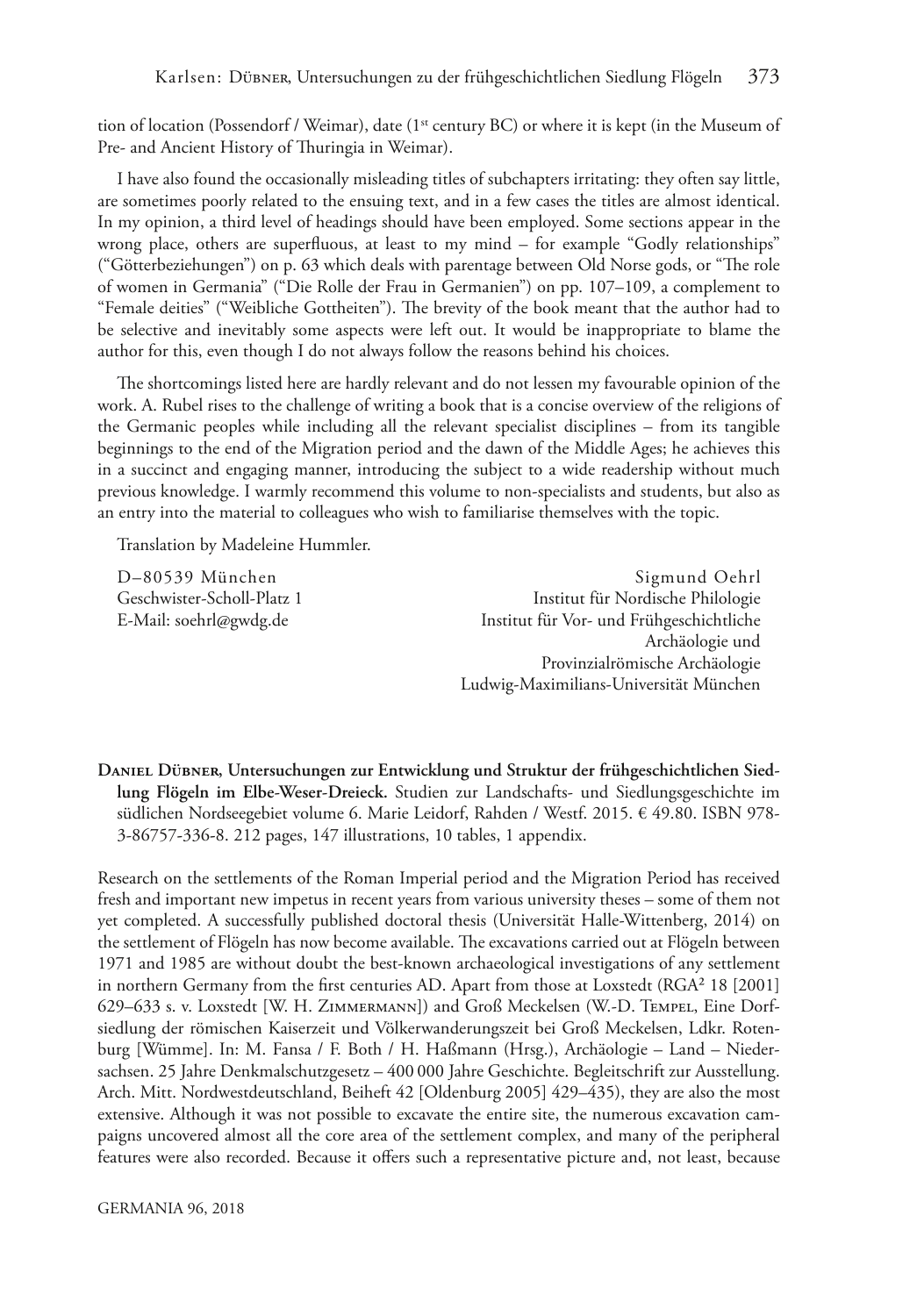publication activity began so early, Flögeln has represented, for some decades now, the typical northern German geest settlement.

The work of Daniel Dübner follows on from the ground-breaking study by W. Haio ZIMMERmann, who published all the buildings of the settlement in a comprehensive work published in 1992 (Die Siedlungen des 1. bis 6. Jahrhunderts nach Christus von Flögeln-Eekhöltjen, Niedersachsen. Die Bauformen und ihre Funktionen. Probleme Küstenforsch. südl. Nordseegebiet 19 [Hildesheim 1992]). D. Dübner's study, however, is concerned with structures and developmental processes. He looks at both the individual homesteads and the settlement as a whole, with the aim of producing a detailed reconstruction of the settlement sequence. Since this could not be done without a review of the architectural features, a critical appraisal of Zimmermann's interpretations was necessary. D. Dübner is able to confrm these, almost without exception, thus corroborating the high credibility of most of the interpretations that Zimmermann put forward. Where D. Dübner disagrees, this is clearly discussed, so that in every case it is possible to compare the diferent readings of the feature in question in the two publications.

The sheer number of features to be processed was formidable: around 31 000 had to be recorded in a database. Tis enormous quantity of information meant that a pragmatic approach was required if the relative-chronological fndings were to be integrated within the overall context. For his analysis of the relationships between features, D. Dübner relies on the "Tempo" software developed by Danish archaeologists Klaus und Mads Kähler Holst. As far as I know, this is the frst time the method has been used in the German-speaking world, but even in Danish publications there are only a few examples of its use. It was developed for the excavations carried out at the settlement of Nørre Snede (middle Jutland); however, the results have only been published for one section of the settlement, in the context of a fairly short paper.

The main publication on Nørre Snede – published before "Tempo" was put into use – provides reconstructions of the settlement sequence in time-slices of 100 years (T. E. Hansen, Die eisenzeitliche Siedlung bei Nørre Snede, Mitteljütland – Vorläufger Bericht. Acta Arch. 58, 1987, 171– 200). And this is precisely where the strength of D. Dübner's work lies; he is able to break down the settlement sequence into generational periods of around 30 years. The snapshots which this produces give the impression of a constantly changing settlement. New construction took place basically once in every generation – a pattern which can be demonstrated, I believe, at many other sites. No longhouse ever lasts for 100 years! The method adopted by D. Dübner allows the history of individual production units to be traced in much more detail. The extremely important implications for socio-archaeological questions, in particular (changes in the size and structure of homesteads, their subdivisions and amalgamations), are something which must be stressed; this new level of insight is the great contribution of the present work.

In total, D. Dübner is able to distinguish 17 settlement phases between the 1<sup>st</sup> and 6<sup>th</sup> centuries AD. It was not possible, however, to analyse the later phases of the settlement (5<sup>th</sup>/6<sup>th</sup> century) using "Tempo" because there were too few overlapping features in these more thinly-settled peripheral areas. The relative-chronological sequences cannot therefore always be clearly determined here. D. Dübner relies on analysing the possible structural relationships between the various feature categories (longhouses, outbuildings) and on chronological indications derived from fnds. In every case, his deductions are clearly explained. Throughout the publication, statements concerning these later settlement phases, XIII–XVII, are printed in italics in order to indicate clearly to the reader that they involve a degree of uncertainty. Once again, D. Dübner demonstrates his concern for transparency by visually fagging this inferior reliability in comparison with Phases I–XII.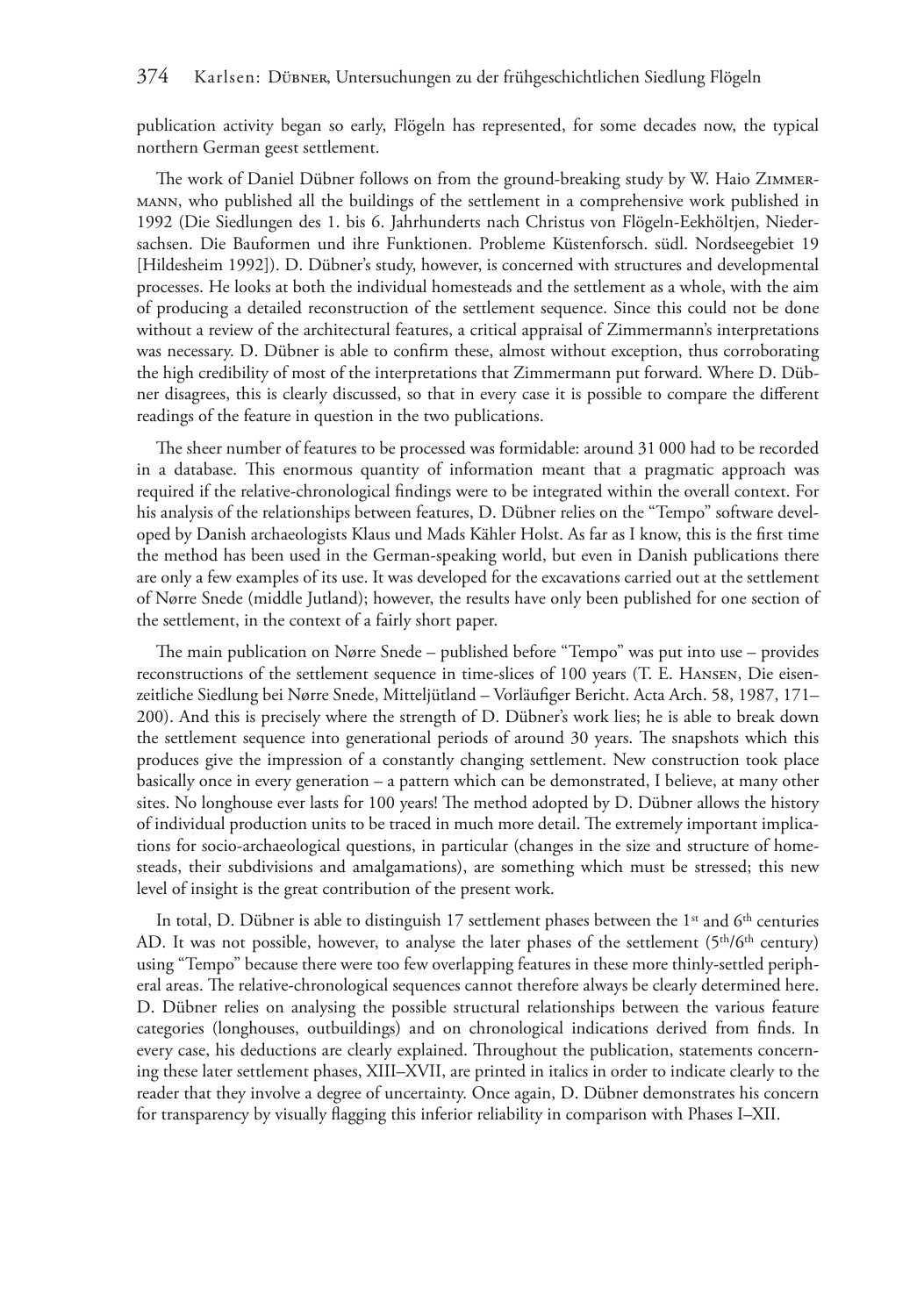For his discussion of the settlement sequence, D. Dübner divides up the entire settlement area into smaller sections, before discussing the context of each feature. There is good reason for doing so, since it would have been difcult for the reader to keep track of larger spatial units. Because the author constantly refers to the neighbouring areas, however, there is no difculty in making the requisite connections with the previous and subsequent sections.

Every step in the reconstruction of both the chronological sequence and the structural relationships within production units can be clearly followed, thanks not least to the copious illustrations accompanying every section – with the result that there is no need to laboriously consult the appended general plan. Another positive feature of the methodological approach is the fact that D. Dübner manages to make optimal use of the sources without overloading the reference apparatus (amongst other things, the individual observations regarding overlaps are clearly categorised according to their importance).

No errors were detected by the reviewer, even on closely cross-checking the features in the different area sections against their contextualisation within the area as a whole. Daniel Dübner has worked very accurately. The high level of precision discernible in the evaluation of the sources can be traced back, not least, to the use of the "Tempo" software. As a result, one can agree wholeheartedly with D. Dübner that the use of "Tempo" for analysing excavations covering large areas with many overlapping features is to be highly recommended.

However, the approach is not completely free of methodological problems. For example, even after what is a convincing evaluation of the situation at Flögeln overall, there still remains the question of the (few) discrepancies in relative chronology which emerged in the "Tempo" analysis and could not be resolved. Unfortunately, D. Dübner has not explained how these should be dealt with and what consequences would arise from taking an alternative perspective – which would have been particularly desirable since longhouses, i. e. the central component of the homestead, are among the features afected. He has chosen the option with the fewest inconsistencies – a sensible approach, certainly, but he could have taken one area as an example and provided a more detailed discussion of two alternative 'solutions'. Generally, however, there is no reason to doubt the plausibility of his reconstruction of the settlement sequence.

After the detailed study of the separate areas (Chapter 3, pp.  $30-153$ ), which occupies most of the work, D. Dübner devotes himself in the evaluative chapters to the development and structure of the settlement (Chapter 4, pp.  $153-175$ ) and of the individual homesteads (Chapter 5, pp. 175–193), finally turning to the question of the settlement's inhabitants, in other words, the social structure (Chapter 6, pp. 194–201). The evolution of a small, dispersed settlement into a compact village, whose homesteads were separated from each other by fences, can be very convincingly traced. At the end of the Roman Imperial period, this village disintegrated and large farming units were built at greater distances from one another, so that the erection of fences was obviously hardly ever necessary. There is a fascinating discussion in this context of the question of possible land ownership (pp. 165–167). D. Dübner does not see fences as evidence of ownership claims, however; "conversely, the appearance of fences around homesteads could […] have paved the way for the development of private land ownership" (p. 167).

To close, I should like to stress again one of the points made in the overall analysis: Flögeln is still one of the largest settlements known so far – but it was obviously no more than that. As D. Dübner confrms, signs of anything approaching a 'chieftain's farm' are at best rudimentary, and he thus rightly corrects some earlier interpretations. Here, too, he is at pains to be clear. Tis does not, however, in any way diminish the importance of Flögeln for the settlement archaeology of the Roman Imperial period and the Migration Period.